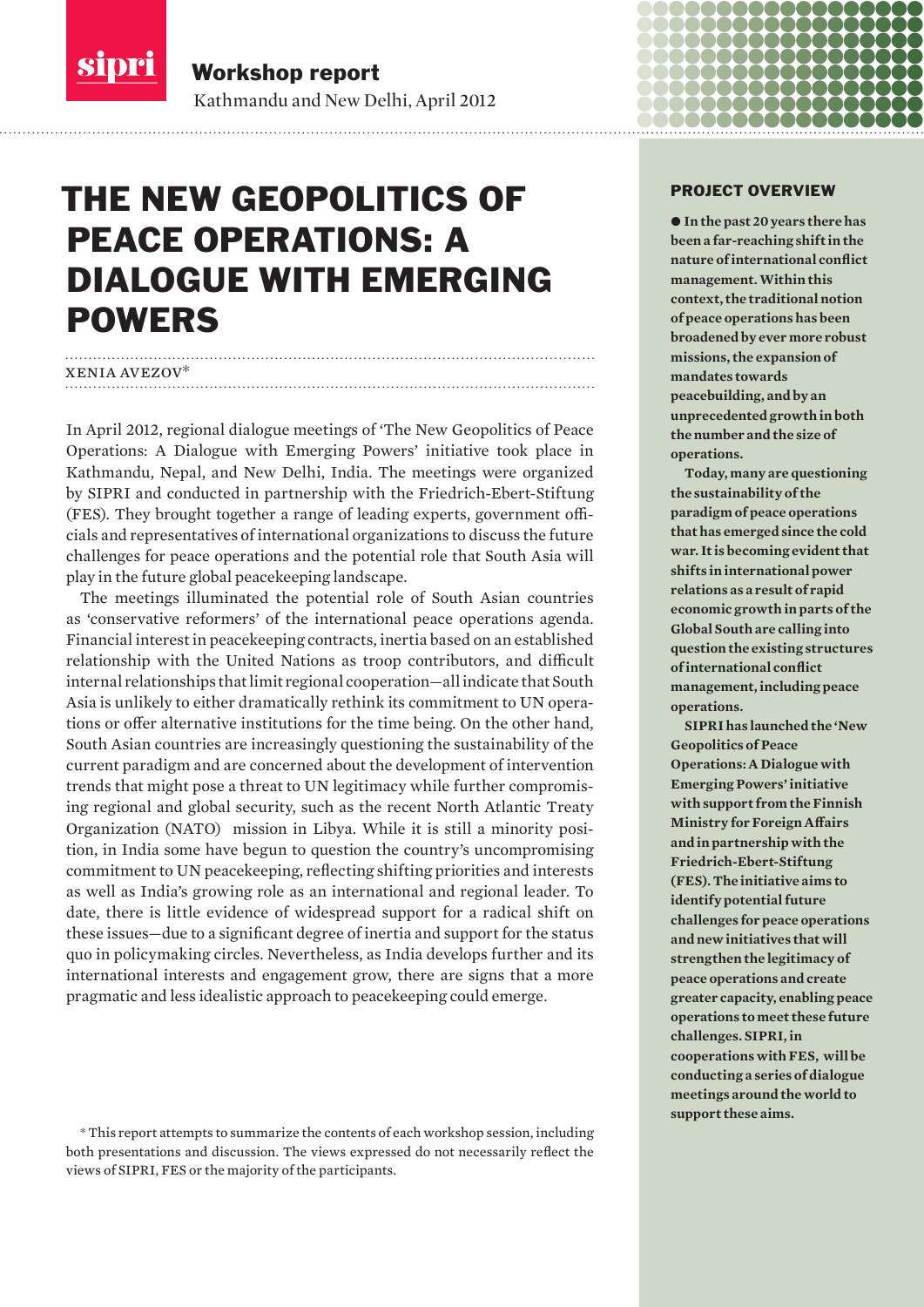#### **Agenda, Kathmandu, Day 1**

*Opening remarks*

Dr Neil Melvin, Director, Armed Conflict and Conflict Management Programme, SIPRI Sarah Hees, Regional Coordinator Peace and Security Policy, FES India Ashok Mehta, Independent strategic analyst, India

*Overview of project scope and process*

Sharon Wiharta, Senior Researcher, Armed Conflict and Conflict Management Programme, SIPRI Marius Mueller-Henning, Global Peace and Security Policy Program, FES Berlin

*A changing world order viewed from South Asia: what implications for the future of peace operations?*

This session unpacks the regional perceptions on the future challenges to international peace and security and their potential implication on peace operation.

#### Moderator: Dr Neil Melvin, SIPRI

Speaker: Professor C. S. R. Murthy, School of International Studies, Jawaharlal Nehru University, India

#### *Norms and concepts: a fragile consensus?*

Small group discussion about regional perceptions of exiting norms and concepts vis-à-vis conflict, intervention and peace operations.

Facilitators: Sarah Hees, FES India Sharon Wiharta, SIPRI Dr Neil Melvin, SIPRI Xenia Avezov, SIPRI

*Engagement objectives: high politics and interests of stakeholders*

How does participation in peace operations fit in with the overall foreign policy objectives of states in South Asia? In other words, what drives South Asian TCCs to participate in peace operation, and are those drivers of a political, normative or economic nature?

Moderator: Marius Mueller-Henning, FES Berlin

Speaker: Nadia Sarwar, Research Fellow, Institute of Strategic Studies, Pakistan

#### South Asia regional dialogue: Kathmandu, Nepal

#### A changing world order viewed from South Asia what implications for the future of peace operations?

Dialogue participants agreed that the peacekeeping situation has changed significantly in the post-cold war era. A particular area of contention concerned the evolution of the use of force beyond the traditional understanding of peacekeeping. It was argued by some that missions instigated within regimes incompatible with the 'liberal-democratic' models undermine the legitimacy of the United Nations Security Council and can create further conflict by seeming more like an occupation. A number of participants noted that South Asia is particularly concerned about peace-enforcement operations that go beyond the original UN mandates. For example, the NATO-led operation in Libya is seen as having gone beyond the letter and spirit of UN Security Council Resolution 1973 (2011).

While South Asian countries are the principal troopcontributing countries (TCCs) for UN peacekeeping operations, several participants, particularly India, contended that TCCs have not been able to translate their troop contributions into proportional policy influence. Following on from this point, some participants also criticized the UN reform process of the past two years that resulted in an organizational split between the UN Department of Field Support (DFS) and the UN Department of Peacekeeping Operations (DPKO), essentially segregating operational and policy issues. Some participants highlighted the importance of creating a common platform that will ease communication between South Asia and the Security Council regarding peace operations, enabling South Asia to have greater leverage in the drafting of mandates as well as in negotiating operational terms. It was noted that the UN Peacebuilding Commission could be one forum where South Asia could bring to bear its collective leverage. Participants, notably from India, suggested that a permanent Security Council seat for India would be the only way of ensuring greater regional influence. At the same time participants largely did not contest the primary role of the UN in peacekeeping matters but rather called for the strengthening of the Security Council by better representation of key stakeholders and the valuable long-term experience of TCCs in peace operations.

It was noted that there are several factors within the region that could have an impact on South Asian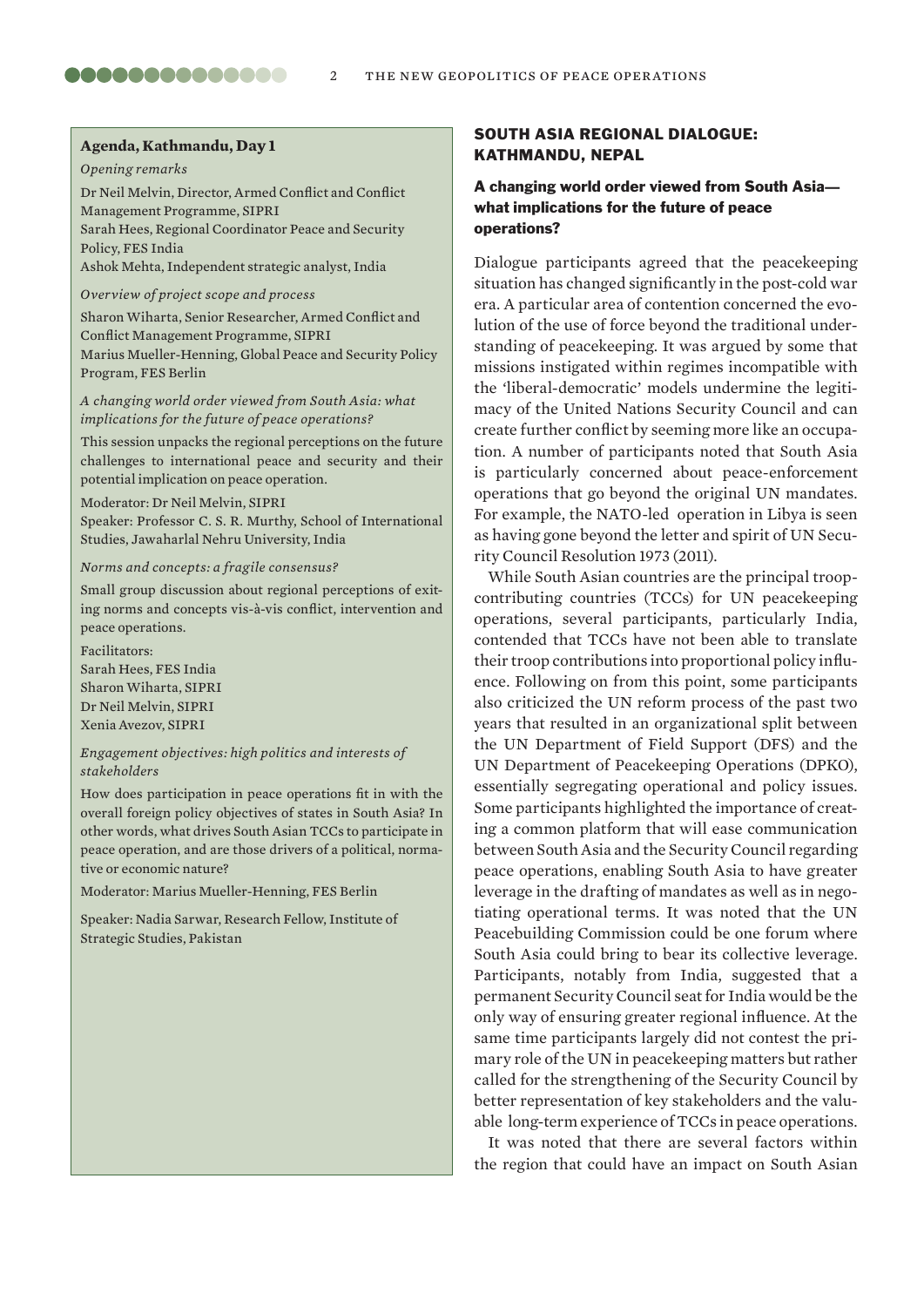countries' perspectives on peace operations. Of prime concern was the possibility of conflict escalation in Afghanistan after the planned withdrawal of the International Security Assistance Force (ISAF) in 2014 and its expected effects on regional stability. A number of speakers suggested that potential conflict triggers in the region such as environmental degradation and scarcities of natural resources—notably water—might affect countries' participation in peace operations. Overall, the discussions suggested that, in the current context, peacekeeping cooperation among South Asian countries (within a formalized system outside the UN system) to manage regional conflicts, notably that in Afghanistan, faces major hurdles. This is mainly due to mutual mistrust among countries in the region and in particular the relationship between India and Pakistan. This means that, in the best-case scenario, progress in regional peacekeeping would be contingent on a major shift in regional relations and would have to be advanced by a step-by-step confidence-building process.

#### Norms and concepts—a fragile consensus?

Several overarching themes emerged from the working group discussions, including intervention legitimacy; the inconsistent use of international norms such as the responsibility to protect (R2P) and human security; and the importance of promoting local ownership while safeguarding state sovereignty. Interventions in the name of international norms need to be balanced by greater collaboration with and inclusion of local communities; however, for many participants, the legitimacy of an intervention is ultimately rooted in state consent. Some participants argued that greater consultation of TCCs in the mandate-shaping process would result in more clearly defined mandates and rules of engagement, which would help safeguard sovereignty and local ownership.

Speakers also argued that using international humanitarian norms as tools for modern-day intervention is delegitimizing the traditional forms of engagement, which until recently have largely been based on an international consensus. Security Council decisions should not be used to enable interventions in the interests of great powers. The use of the R2P principle in the recent NATO operation in Libya was strongly questioned by several participants, who viewed it as misuse of the principle for the purpose of regime change aligning with Western strategic interests.

#### **Agenda, Kathmandu, Day 2**

#### *A new peacekeeping landscape*

This session explores possible shifts in to peace operations due to new global and regional conflict trends and actors. In particular, how the role of emerging global actors might influence the global security and peace agenda.

Moderator: Rebecca Jovin, Policy Planning Officer, UN Department of Peacekeeping Operations (DPKO) and Department of Field Support (DFS)

Speaker: C. B. Gurung, Former adviser to the DPKO and Lieutenant General (ret.), Nepal Army

#### *Lessons from South Asia's experiences*

What are the particular lessons learned from peacekeeping by South Asian TCCs that would influence their priorities in the future? How would these lessons influence the future of engagement?

Chair: Ashok Mehta, Independent strategic analyst, India Panelists: Randhir Kumar Mehta, India, Former military adviser, DPKO

Sikander Afzal, Paskistan, Former force commander, UN Mission in Liberia (UNMIL)

Ilyas Iftekhar Rasul, Former defence adviser, Permanent Mission of Bangladesh to the UN Pratap Malla, Brigadier General (ret.), Nepal Army P. R. Wanigasooriya, Military spokesman at the Office of Chief of Defence Staff, Sri Lanka, and former military observer, UN Organization Mission in the Democratic Republic of the Congo (MONUC)

#### *Scope and feasibility of regional peacekeeping cooperation (breakout sessions)*

Plenary discussion about potential regional cooperation around peace and security issues both internationally and regionally. Two case studies—instability in Afghanistan and security threats in the Indian Ocean—were discussed as hypothetical areas of cooperation in two different groups

Group 1: Regional cooperation around the Afghanistan conflict

Speaker: Dr Davood Moradian, Afghanistan, Professor of Political Science at the American University of Afghanistan and Afghan Government adviser

Moderator: Sharon Wiharta, SIPRI

Group 2: Regional cooperation on Indian Ocean security Speaker: Pradeep Kaushiva, Director, National Maritime Foundation (NMF), India Moderator: Xenia Avezov, SIPRI

*Concluding remarks*

Dr Neil Melvin, SIPRI Marius Mueller-Hennig, FES Berlin Ashok Mehta, Independent strategic analyst Sarah Hees, FES India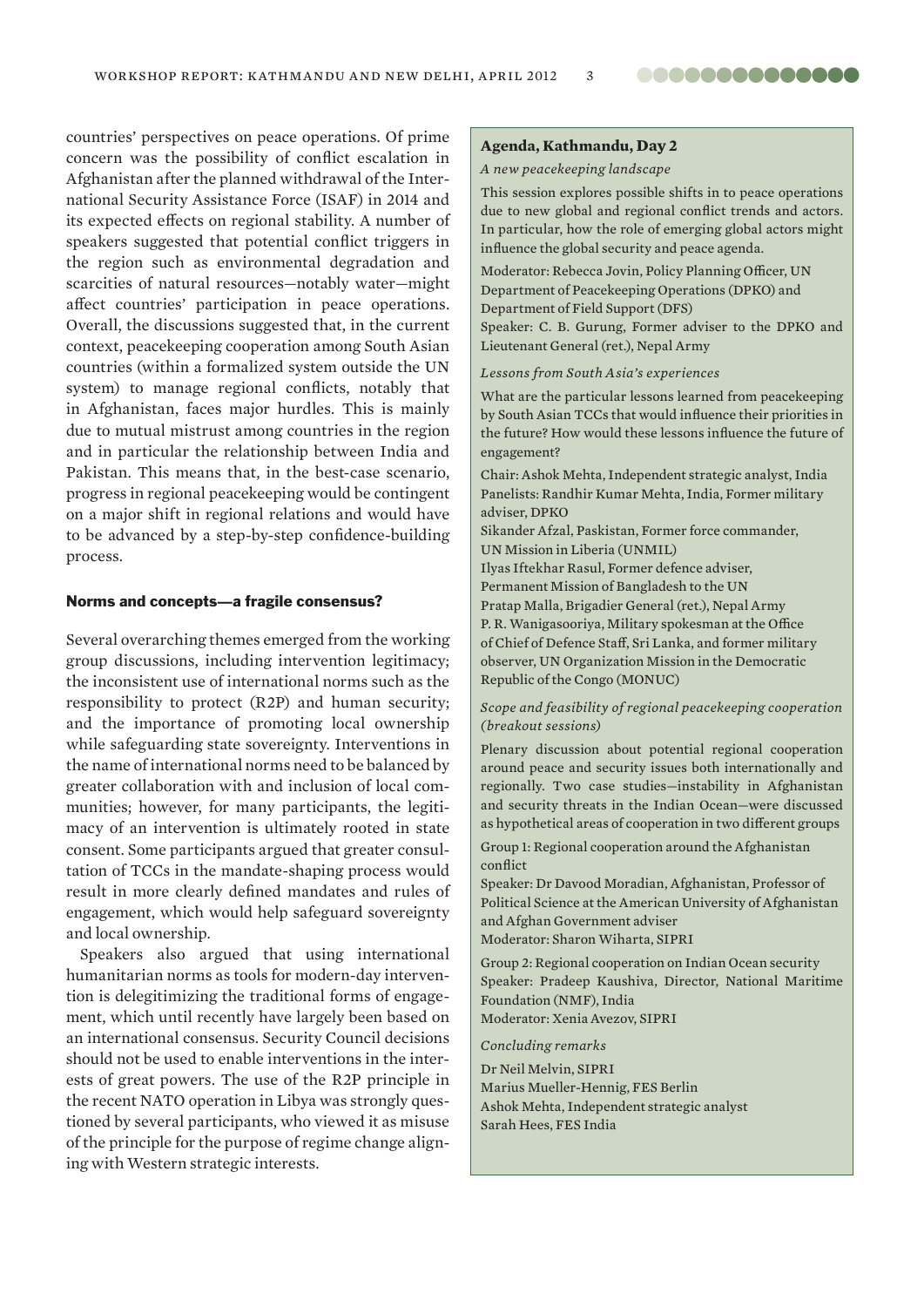Despite the qualifications noted above, most participants supported the call for stronger emphasis on peacebuilding in peace operations. While there was some explicit criticism with regard to the imposition of a liberal peace paradigm in peace operations by default, the underlying principles of liberal peace were not called into question for the most part. For example, the protection of civilians in the framework of UN peace operations is less controversial than R2P. However, the legitimate need to protect civilians should not be used to override the principle of state sovereignty, as it may lead to unsustainable operations. It was further noted that it is generally not the principles that are questioned, but their application and manipulation. Concern was expressed at the continued (and growing) gap between political support for norms and principles and the actual resources required to deliver on mission mandates that have been guided by those principles.

#### Engagement objectives: high politics and stakeholder interests

South Asian countries have contributed troops to UN peace operations for a variety of political, economic and normative reasons. There is wide consensus with regard to the political motivations for participation: advancing national standing in the international community and, in the case of India, seeking to strengthen the argument for a permanent Security Council seat; national prestige; strengthening bilateral relationships; creating new partnerships with emerging actors; and a genuine belief in the UN system and the importance of global stability. Other motives for participation by South Asian TCCs noted by the workshop participants included an ambition to cultivate diplomatic relations with the host countries that will in turn provide access to new markets and natural resources.

Speakers noted that South Asian TCCs are proud of the quality of their troops and want to share their capabilities, both as a way to improve the quality of missions and as a way to advance professional prestige. While the individual payment for troops has stagnated over the past decade, it still provides an economic incentive for TCCs and their troops to participate in missions. Participants noted that a surplus of deployment-ready peacekeeping troops in the region is creating competition between South Asian TCCs, all eager to deploy their units. A related and somewhat controversial question was raised about the possible domestic security benefits for TCCs of deploying troops outside the region and the potential domestic implications for TCCs in the event of a decline in militarily robust operations.

There are signs that the established set of motives for involvement in peacekeeping are being questioned, particularly due to the increased complexity of operations with ever-limited resources and in regard to the relationship between operations and achieving national interests in a time of change. At the same time substantial national discussions or a regional dialogue on the implications of these changes have yet to take place. Further, it is not yet apparent what would trigger such a shift nor who would drive a process of change.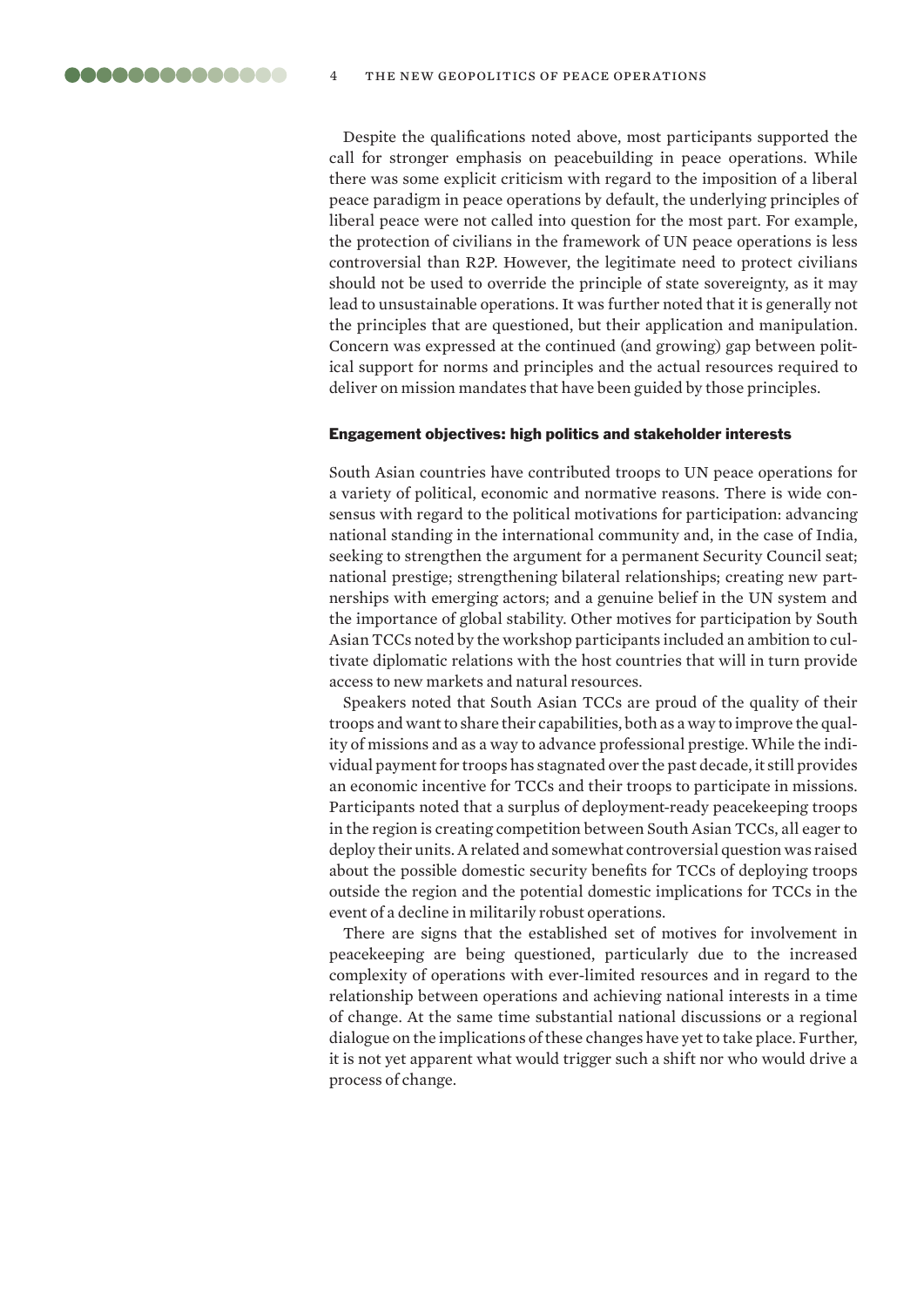#### A new peacekeeping landscape

Speakers noted that peacekeeping has proved an effective instrument for the international community to address conflicts. Modern conflicts are complex and often require a long-term commitment and diverse capabilities and resources. Over the past two decades, UN missions have proliferated and the concentration of missions in Africa arguably reflects the international community's view of where the most pressing problems are. Reflecting on recent developments in the Middle East and North Africa, it was felt that conflict flashpoints would increasingly be in this region.

Some of the key insights to emerge from the discussion on the new peacekeeping landscape centred on the importance of de-escalation and prevention—including preventative deployment and the early involvement of local civilians and institutions. Several participants were also firm about the potential negative implications of the emerging reliance on UN cooperation with regional organizations in hybrid missions. While some championed the effectiveness of hybrid missions in early intervention, particularly when the UN is unwilling or unable to intervene, participants voiced strong concerns about coordination with the UN during transition phases as well as the political implications of involving regional actors early on. Some speakers suggested that the UN could ensure a sustained engagement in conflict areas by deploying more political missions that would focus on managing political and institutional change. Overall, participants voiced great reservation about the 'outsourcing' of peace operations to regional organizations.

It was suggested that the constellation of South Asian countries providing political, financial and personnel support to UN operations might shift, which could have a significant impact on the future of peace operations. For example, the participants contested the question of whether South Asian countries could and should complement their large troop contributions with increased financial contributions in order to gain greater leverage in the decision-making process. Also discussed was the notion of alternative forms of 'engagement' by South Asian countries, such as providing training for other TCCs deploying to operations conducted by regional organizations like the African Union. Despite concerns about the changing landscape of peace operations and reservations about certain emerging trends, it seems that South Asian TCCs are not yet ready to challenge the current peacekeeping paradigm, perhaps because this debate is still in its infancy.

#### Lessons from South Asia's experience

The lessons learned from the long-standing collective experience of South Asian countries working to support UN peacekeeping operations are varied and wide-ranging. The growing tendency to over-emphasize force protection (e.g. the strict safety and security protocols placed on mission personnel) unwittingly hampers missions' work. The robust nature of peace operations has also led a number of TCCs to include units of special-forces type troops in every deployment. In addition, there were repeated calls for better access to intelligence for peacekeeping missions.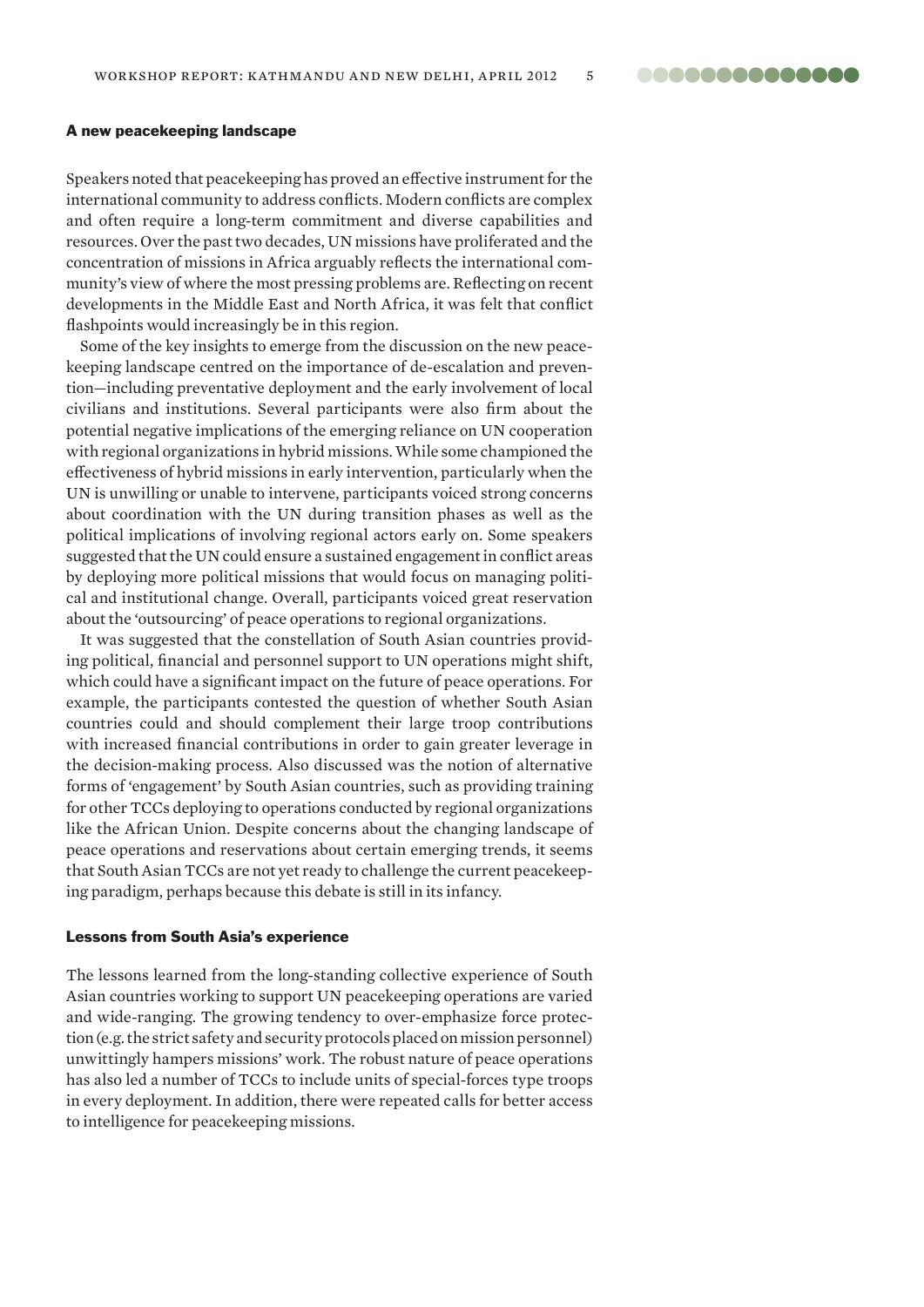A recurring theme in the meeting was the lack of proportional representation of TCCs in UN decision making, which, it was argued, often leads to unclear and at times unachievable mandates. This has, in turn, led to a growing trend of national caveats—restrictions placed by TCCs on the use of their forces in an operation—which ultimately affect the operation's ability to implement its mandate. Since most missions operate in highly complex environments, a realistic mandate with comprehensive rules of engagement and a clear delegation of responsibility is essential to the success of a mission and the sustainability of peace.

Although there has been some progress on this front—the Security Council has increased informal consultations with TCCs—such efforts were deemed by most participants to be insufficient. It was suggested that increasing the number of senior positions in the UN Secretariat given to key TCCs could be a solution. Despite calls for UN reform in this area, there was a general consensus with regard to the UN's primacy in conflict management. In other words, South Asian TCCs do not question the UN's leadership in peacekeeping, nor do they seek regional organizations that will replace it.

#### Scope and feasibility of regional peacekeeping cooperation

#### *Modest room for greater regional cooperation on peacekeeping*

There was general agreement that little scope exists for greater regional cooperation in the area of peacekeeping. If cooperation is to be advanced, a possible first step would be increased dialogue and exchange of ideas at both track 1 and track 2 levels. Another step would be increased cooperation between national peacekeeping training centres in the region, including joint 'training operations' for soldiers. Finally, cooperation or joint policy initiatives at the UN were seen as a realistic option. At the same time, complex relationships in the region will pose a challenge for significant cooperation in the near future.

#### *Joint interest in maritime security in the Indian Ocean*

The Indian Ocean is of vital economic and political importance to the region for trade and commodity transport. Thus, maritime security concerns have become more urgent and have attracted the increasing security engagement of leading powers in the region as well as of external actors such as NATO. Against this background, the potential and need for a regional approach to assuring maritime security found broad support in the meeting.

Participants agreed that regional dialogue on these issues is clearly the most feasible first step in the short term, with possible greater cooperation on maritime security in the future. Some participants suggested that a regional forum to facilitate the creation of an Indian Ocean security cooperation strategy was needed and that such a forum could reduce the geostrategic tension over military presence in the region. Others argued that, rather than creating a new regional forum, using an existing framework such as the UN Security Council to navigate the process of a common policy would be more practical. Still others argued that individual countries in the region should continue to pursue their own interests and gradually develop a flexible framework around common concerns and interests. Cooperation through the South Asian Association for Regional Cooperation (SAARC) was seen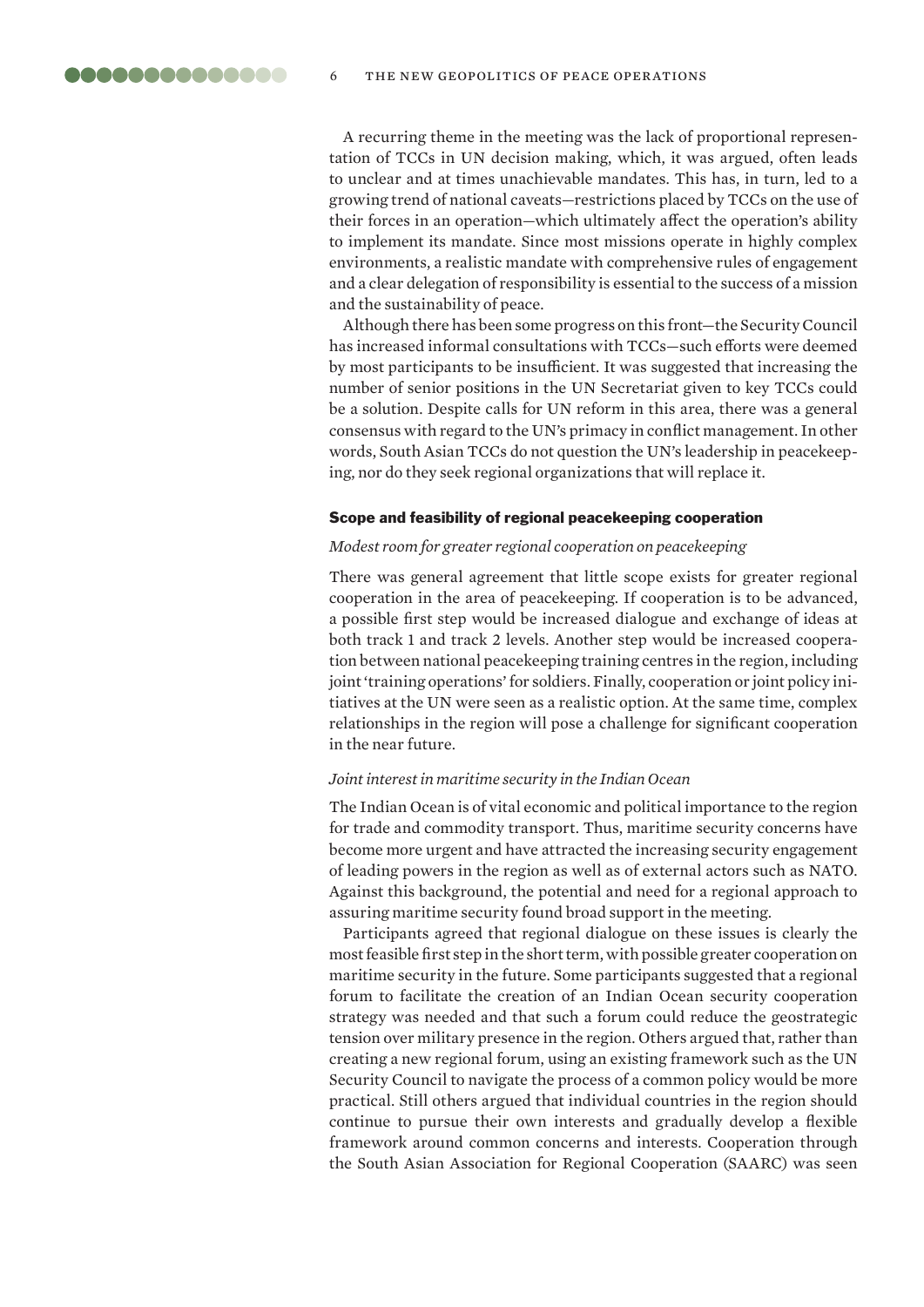..............

as an unlikely solution since SAARC is a non-political organization and lacks a security mandate.

#### *Scepticism with regard to regional peacekeeping in Afghanistan post-2014*

Given the political dynamics between key stakeholders—particularly between Afghanistan, India and Pakistan—there was considerable disagreement among participants as to the feasibility and appropriateness of a regional role in Afghanistan after the anticipated 2014 withdrawal of ISAF. It was recognized that a military intervention by South Asian countries or intervention through any formalized regional framework in Afghanistan would not be possible. However, capacity building of Afghan state institutions was a potential entry point for a regional role in Afghanistan's stability. Some participants opined that a solution without a Western role would be impossible.

#### National Consultation: New Delhi, India

#### Peacekeeping in India's foreign and security policy as a contribution to international peace and stability

India's commitment to the UN Charter has been a cornerstone of the country's foreign policy. However, in recent years, India has moved away from what many see as the Charter's idealism, and the Indian Government has been increasingly cautious about committing to operations without any clear national strategic interest. One participant noted that while India keeps a steadfast commitment to the principle of *non-intervention*, the country is also aware that there are instances where intervention is the only option. As stated above, India is concerned that the elevation of the R2P principle to a UN doctrine could be misused to justify inappropriate interventions. The NATO mission in Libya was strongly criticized by many participants. It was noted that India's position on non-interference is certainly not written in stone, since India has intervened in regional conflicts in the past (e.g that in Sri Lanka). However, regional and domestic tensions have inclined India to see nonintervention as 'cautious prudence'.

While the Security Council's consultation with TCCs in its mandate-shaping process has become more prominent in recent years, speakers suggested that mandates will continue to be based on the political and financial considerations of the five permanent members of the UN Security Council (China, France, Russia, the United Kingdom and the USA; the P5) and other powerful,

#### **Agenda, New Delhi**

*Opening remarks*

Dr Neil Melvin, SIPRI Sarah Hees, FES India Ashok Mehta, Independent strategic analyst

*Relevance of peacekeeping in India's foreign and security policy as a contribution to international peace and stability*

Chair: Ashok Mehta

*Keynote speech*

C. R. Gharekhan, Former Permanent Representative of India to the UN

*Regional and global dynamics and implications for the future of peacekeeping operations*

Chair: Shashank, Former Foreign Secretary, Indian Ministry of External Affairs

*Findings of regional workshop on peacekeeping* Sharon Wiharta, SIPRI

*Conf lict dynamics in South Asia and their repercussions for India's approach to peacekeeping operations*

C. Raja Mohan, India, Distinguished Fellow, Observer Research Foundation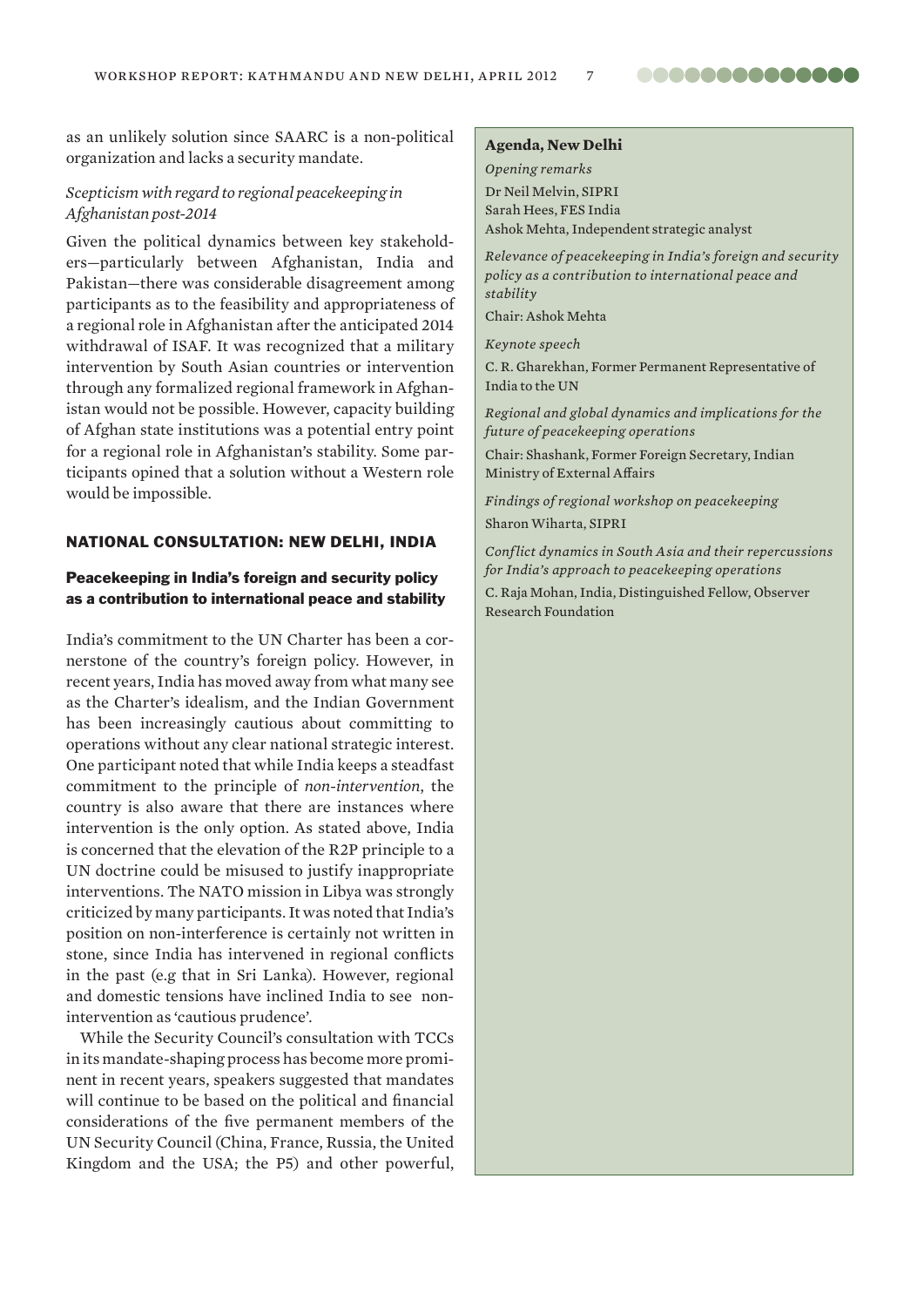*Current and emerging norms, trends and concepts and their consequences for India's approach to peacekeeping operations*

Chair: Arvind Gupta, India, Institute for Defence Studies and Analysis

*Peacekeeping—peacebuilding nexus*

Randhir Kumar Mehta, Former military adviser, DPKO

*India's position on the relationship of R2P and peacekeeping against the backdrop of the Arab Spring* K. C. Singh, Former Secretary, Indian Ministry of External Affairs

*Lessons learned and best practices of the Indian Army concerning peacekeeping; financing of peacekeeping missions*

Rajender Singh, Former Director General, Infantry, Indian Army, and former Force Commander, UN Mission in Ethiopia and Eritrea (UNMEE)

*Tour d'horizon from a UN headquarters perspective*

Rebecca Jovin, DPKO and DFS

*Concluding remarks* Neil Melvin, SIPRI Sarah Hees, FES India Ashok Mehta, Independent strategic analyst developed nations. Some participants asserted that the UN's response to, for example, the Rwandan genocide illustrates that the Security Council itself is a body governed by a sum of the political consideration of its member states, rather than by humanitarian-based norms. More importantly for India, however, is whether gaining greater influence at the UN for peacekeeping will necessarily be favourable to any of its immediate or long-term national interests, notably permanent membership of the Security Council.

#### Regional and global dynamics: implications for future peacekeeping operations

The international community is at a critical juncture with, on the one hand, fundamental questions being asked about the premises of the traditional humanitarian agenda and, on the other, clear ambivalence about the use of force as a legitimate way to protect civilians. At the same time, there are concerns that support for the current form of international peace operations will decline: ambitious, long-term commitments to address complex conflicts that seldom produce lasting peace have created fatigue and even contention with the UN model for peace operations; the global economic crisis is likely to limit further the resources available for missions; and mandates will continue to be contested at the UN Security Council if members of the P5 cannot agree on the basis and scop of the international community's role in conflict management. Speakers also noted that although multipolarity might be the emerging reality in international relations, it may not be the best guarantor of peace.

Participants believed that India will continue to act with prudence until the transition towards multipolarity is complete. In the meantime India is likely to distance itself from interventions that do not fit with its narrative of soft power and non-intervention.

While there are areas where India and other players in the region can cooperate, primarily where there is common interest (e.g. security in the Indian Ocean), cooperation around the Afghanistan conflict is less likely because of geostrategic competition and contrasting interests. As a dominant regional power, India sees itself as defining the security enironment in the region, even if it is unable to take on the role of a regional leader. Other countries in the region have found a way to balance India's power through the involvement of international actors. India itself was characterized as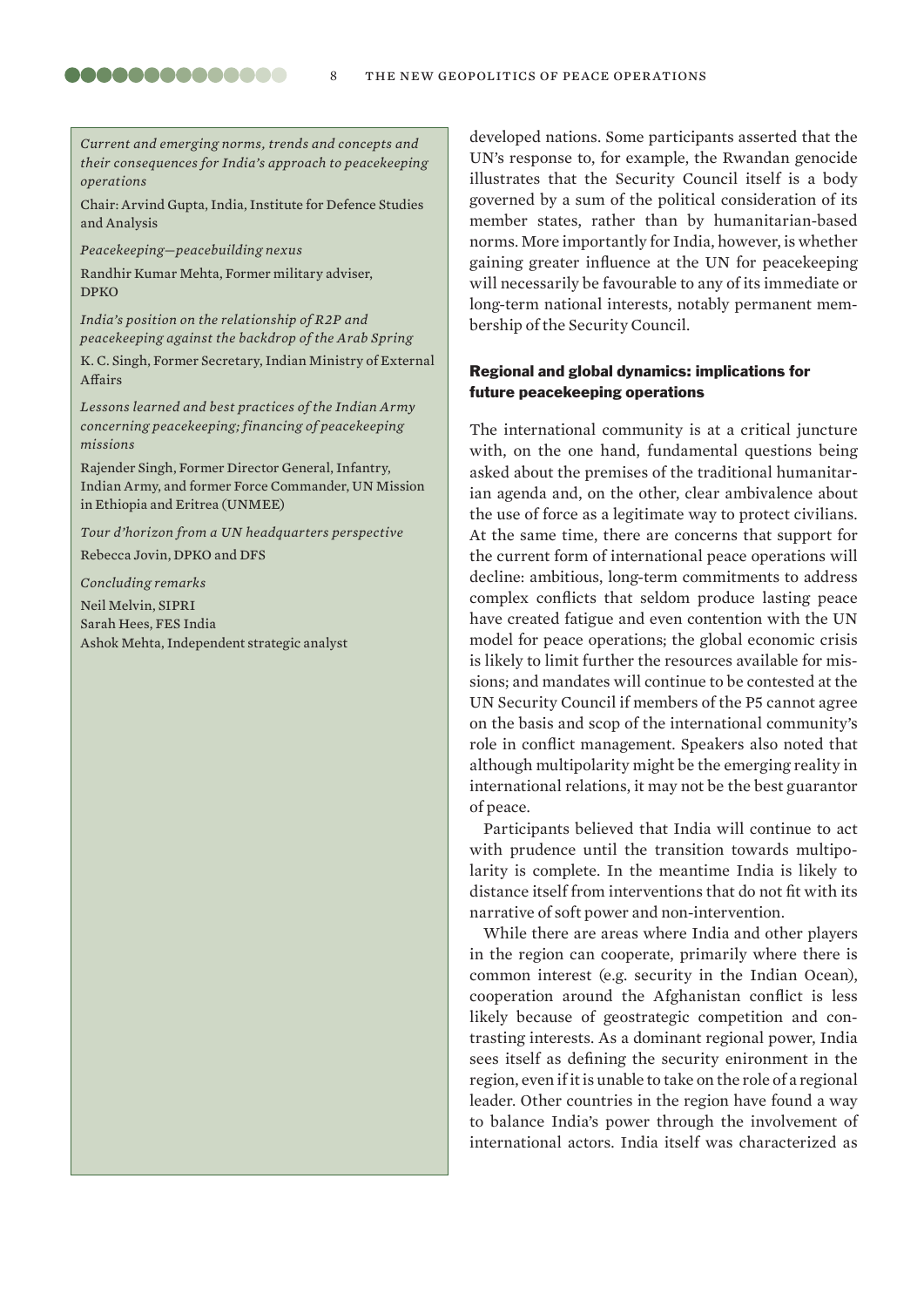..............

uncomfortable with a UN or international presence in its region, and some participants suggested that India should be more proactively encouraging regionalism in security matters.

#### Norms and concepts in India's approach to peacekeeping

India's current priorities are domestic and regional. The shift in regional power due to China's rise is compelling India to focus on its immediate environment. As an emerging global power, India is also uncertain about the future locus of global power, particularly as the Security Council itself may become a less prominent international body if disagreement among the P5 becomes the rule rather than the exception.

Participants spoke about India's reluctance to cooperate with the Nonaligned Movement (NAM). It was argued that the agenda of the movement has been taken over by other countries, notably Iran, and India has lost its ability to lead the NAM. In the context of current global developments, India is quietly building capacity in its own region and in other developing regions while waiting to see how the current global transition will settle before making a significant formal move on the global stage.

Some participants were critical of India's current approach and argued that India should embrace the momentum of the global shift of power and push for its own agenda, and perhaps emerge as a norm shaper, although this view was strongly challenged. For example, they suggested that India should engage in the international debate about the R2P principle—which it sees as a simplistic and ineffective solution for creating long-lasting peace and reconciliation as R2P has neither been established as an international norm nor has its future operational form, if any, been made clear. Participants engaged in a strong and heated discussion on whether or not India should consider being more selective about its commitments to UN peacekeeping, and instead engage or lead interventions that are conducted by regional organizations or ad-hoc coalitions. In many ways the conversation reflected a debate that is still in embryonic form in Indian political circles.

#### **CONCLUSIONS**

The dialogue meetings in Nepal and India on the new geopolitics of peace operations point to an emerging questioning in the region of the existing approach to peacekeeping. This reflects a backdrop of increasing controversy about the boundaries around the use of force in the international system, who defines those boundaries and what norms give the use of force legitimacy. Currently, for the region as a whole, and critically for most of the key actors on peacekeeping issues, the position is one of 'status quo-plus'. Important reforms are sought in the decision-making process (forming mandates and defining missions aims) and there is resistance to more interventionist agendas such as R2P. At the same time, South Asia remains committed to UN peacekeeping and the broad principles that have defined it. This general regional position also holds for India. The far-reaching economic transformation of the country is, however, promoting new perspectives on the traditional national position. Some speakers articulated a 'realist' position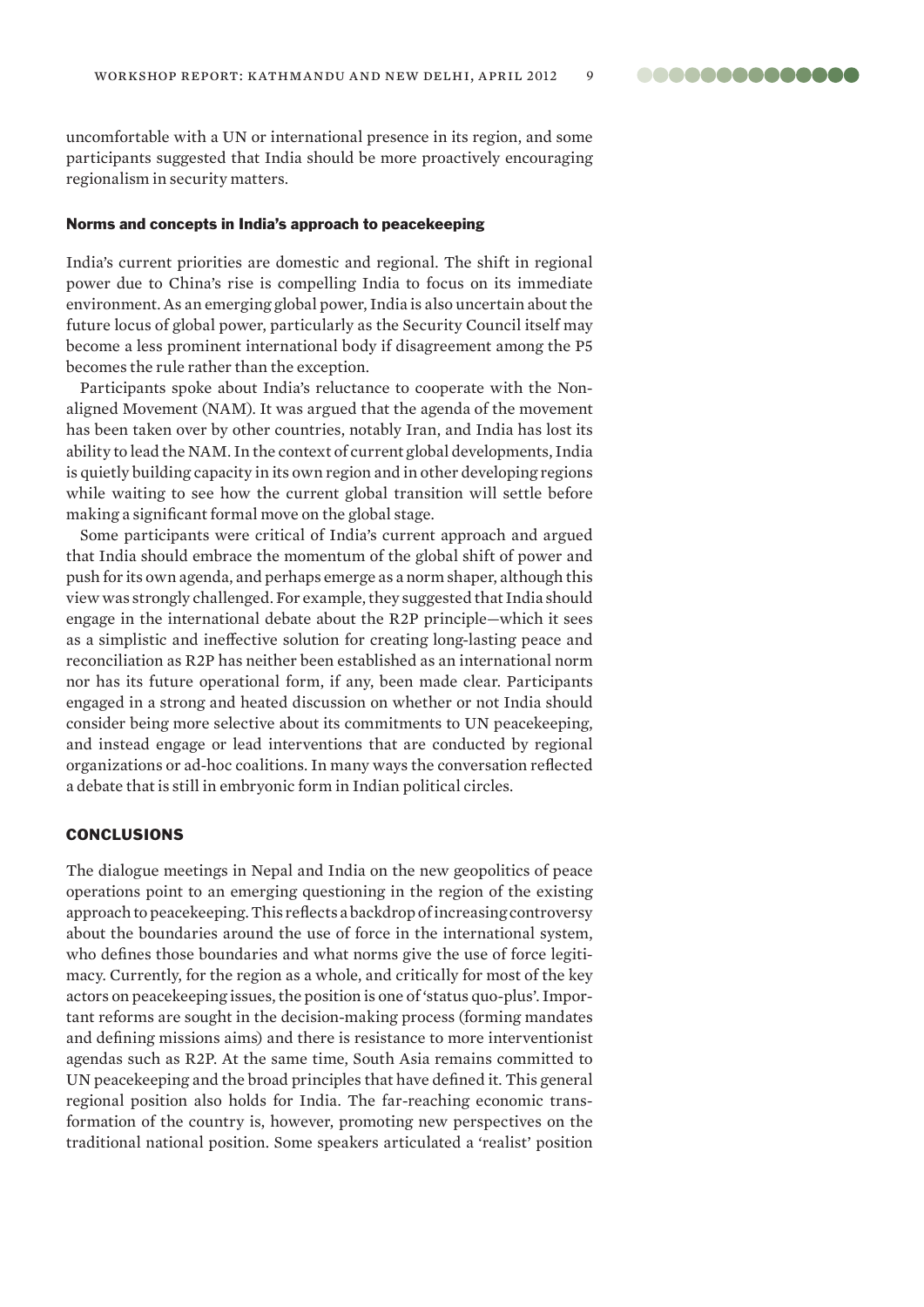that focused on a wholesale re-evaluation of existing commitments to international peacekeeping in light of changing national interests (notably commercial interests) and a shift to a case-by-case consideration of the merits of each mission, rather than a presumption that India would follow the international consensus and the decisions of the Security Council. Such a shift would also see India prepared to move beyond the model of UN-sanctioned and UN-conducted peace missions to participate in coalitions of the willing, hybrid missions, and UN-sanctioned but not UN-led missions. To date these remain very much minority views. The key questions are, therefore, whether further economic development will strengthen such views and how such a shift would influence the commitment to traditional peacekeeping.

At the same time, the meeting highlighted the major constraints on any possible radical shift in South Asia's approach to international peacekeeping. First, there is considerable vested interest in the current arrangements (notably as regards the military, which is the main domestic actor on peacekeeping issues) and a high level of inertia in regards to these issues. Second, policymakers to date have shown little interest in undertaking a far-reaching review of peacekeeping issues, which would have to be conducted as part of a wider examination of their foreign and security policies. Similarly, peacekeeping issues generate relatively little interest among the region's academic and expert communities, although this is slowly changing. Finally, difficult internal regional relations continue to constrain the possibilities for regional cooperation, including on peacekeeping matteres. The asymmetry between India and its neighbours—which is only increasing as a result of India's rapid economic growth—is perhaps the main issue in this context.

The discussions raise the prospect of increased differentiation in South Asia's approach to peacekeeping. India's growing global influence and interests are likely to cause a gradual revision of some of the key approaches that have defined the country's foreign policy for several decades. As a result, it may begin to exhibit greater flexibility towards its engagement with a range of peacekeeping missions and formats. While the other countries of the region may be prompted by India's shift, it appears that they remain anchored within the UN framework. This commitment to international institutions may even be strengthened as a means to balance India's growing regional position.

It was also noted that a pure realist approach to security issues may underestimate the importance of norms and multilateral institutions for fostering cooperation and promoting shared action, even in the face of complex and divergent national interests. Peacekeeping perhaps stands at the centre of this normative debate. While there are clear disputes about new norms such as R2P and cases of major international divergence, notably over the recent intervention in Syria, there remains in South Asia a sense that peacekeeping is generally effective and that participation in it is an aspect of being a responsible international actor, and there is broad support for the idea of keeping and building peace through peace operations—although there is also a general call for revaluating the unrealistic expectations placed on peace operations.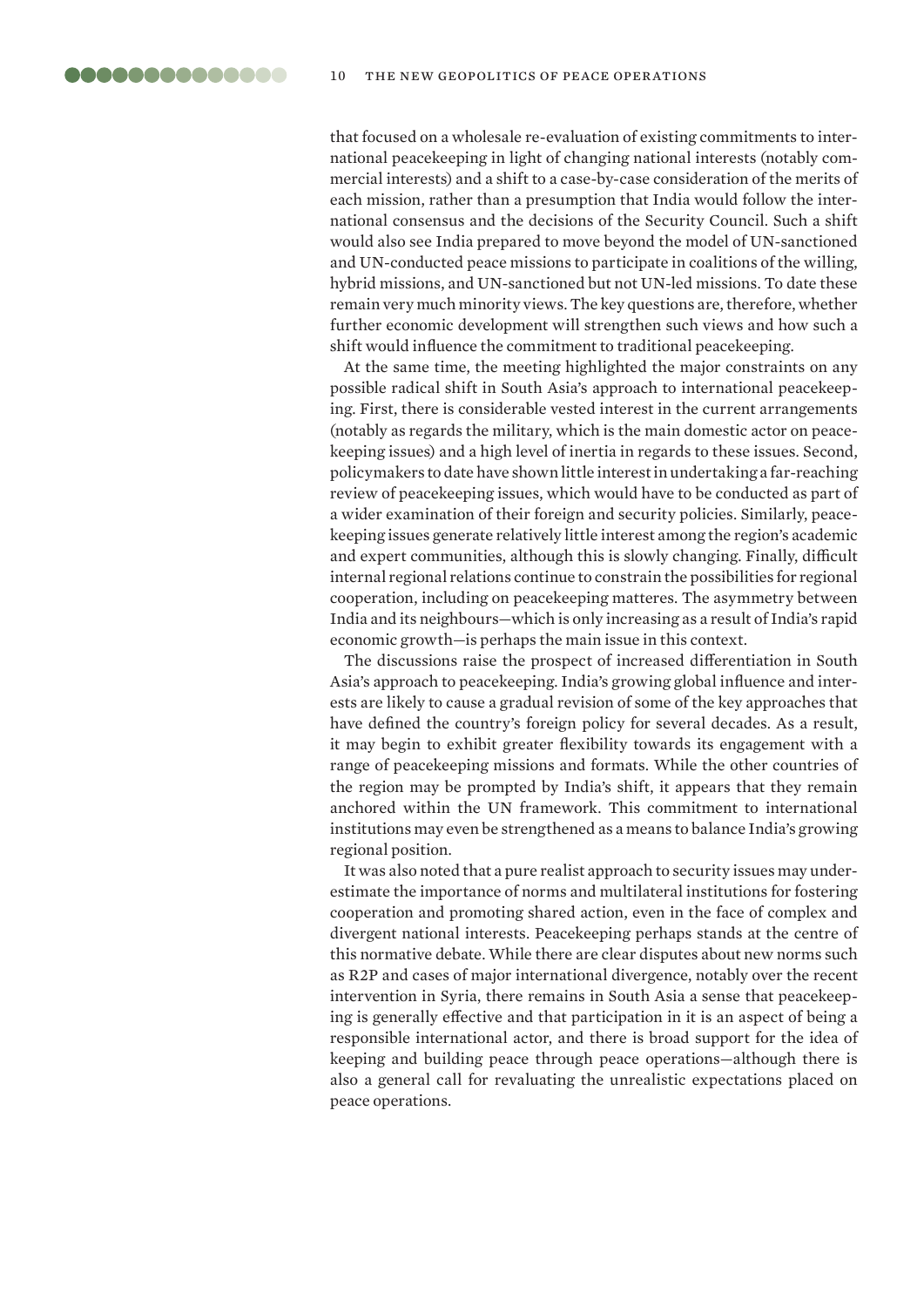The central challenge that emerged from the discussions was how to adapt existing and new global and regional institutions to manage relations in a positive way. Forging multi-level security governance that can link changing national interests, regional organizations and global institutions emerged as a priority. While this is a task that can only be achieved slowly, it is an increasingly urgent one. Finding inclusive ways to fashion shared values into practical mechanisms to manage conflict remains a key challenge. South Asian countries are likely to be 'conservative reformers' of international conflict management: hesitant to shift away from their existing relationship with the UN and their significant commitment of troops to UN peacekeeping, but propelled to support gradual incremental change by altering intraregional dynamics and shifting global interests and relations.